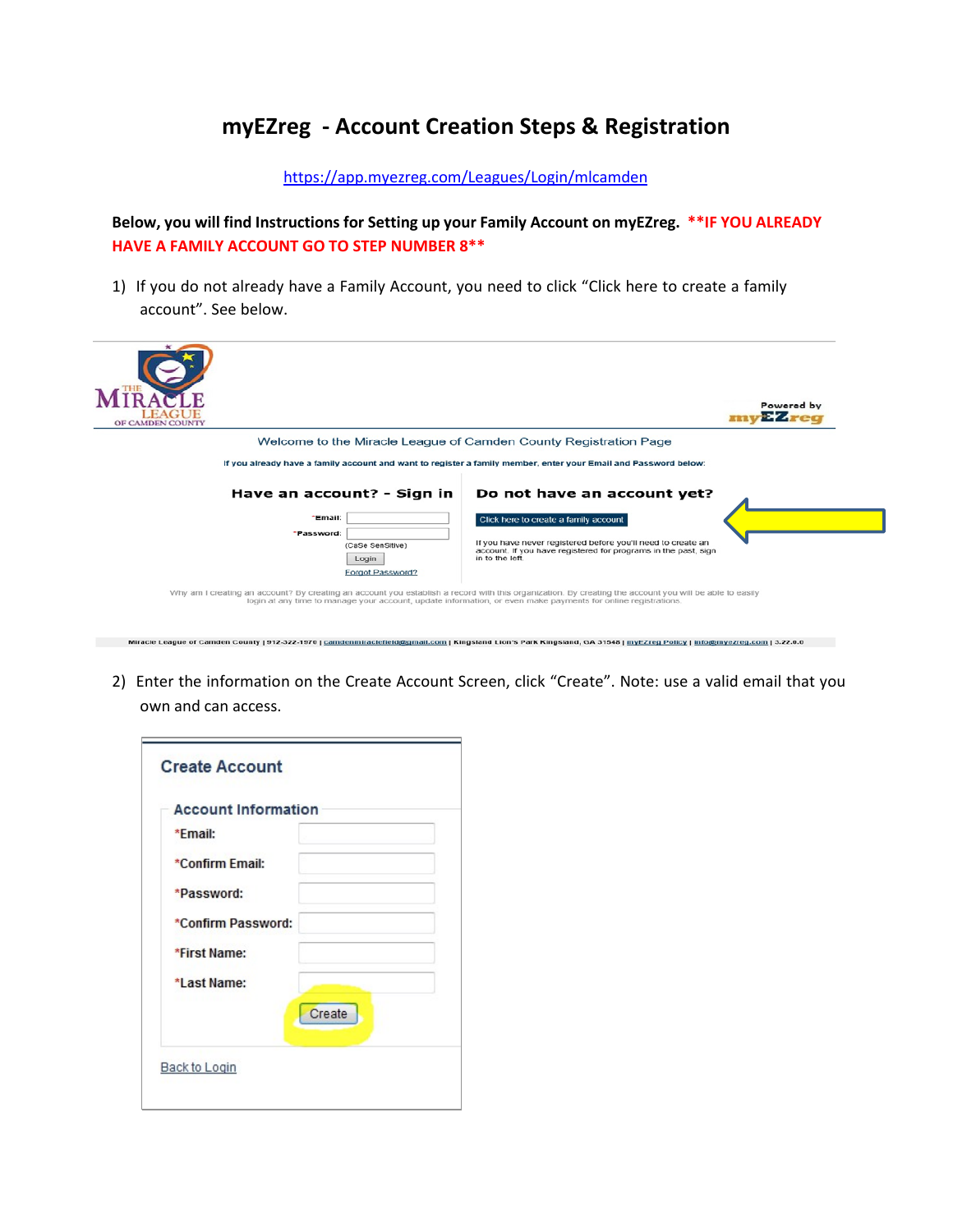3) You will receive a message that states, you must confirm your account before you can register. It is important to read this message. See example below.



4) The system will send you a confirmation email. You will need to click on the link that is provided on the email. This confirms that you are requesting an account. Important, at this point you will be asked to enter the email and password you created. Doing so will take you to the Create Family Account screen. Follow the instruction, important, enter **your** information. You will be asked later to provide the **participants** information. If you are an adult signing up yourself you will want to check the box at the bottom of the page, if you are signing up another family member DO NOT CHECK the box. When done, click "Create".

LAST if you do not receive a confirmation email, first check your spam or junk mail folder. If it is not there, contact your league director or email bob@myezreg.com for assistance.

| <b>Family Account</b>                                                                                             |         |                                                        |  |
|-------------------------------------------------------------------------------------------------------------------|---------|--------------------------------------------------------|--|
| *Address:                                                                                                         |         |                                                        |  |
| Address <sub>2</sub> :                                                                                            |         |                                                        |  |
| *City:                                                                                                            | *State: | *Zip:                                                  |  |
| *Primary Phone:                                                                                                   |         | We will use this number as your primary contact number |  |
| *Secondary Phone:                                                                                                 |         |                                                        |  |
| Click here if you are signing up only yourself:                                                                   |         |                                                        |  |
| If you are signing up a child or family member,<br>leave the checkbox unchecked and click the create button below |         |                                                        |  |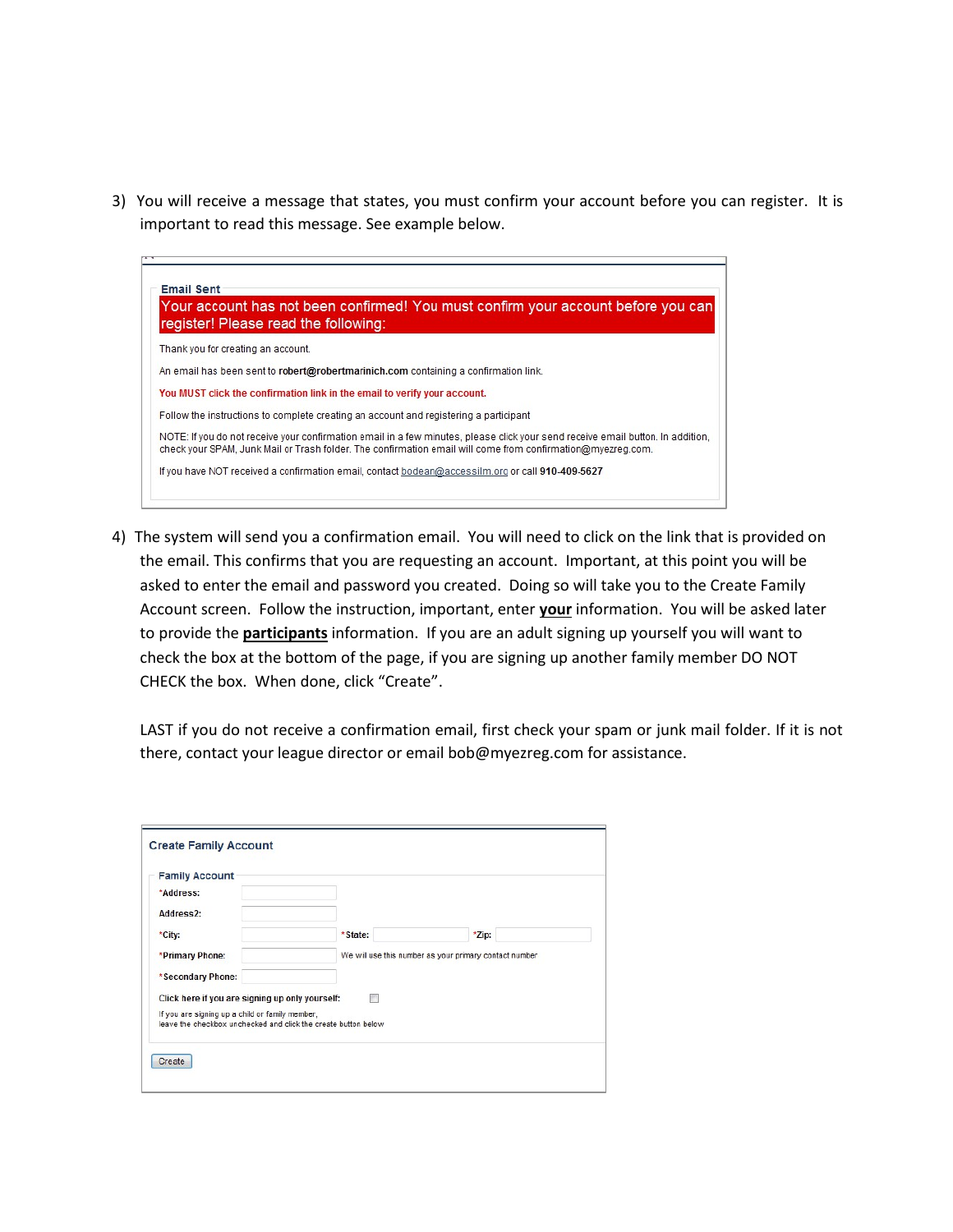- 5) Next you will be asked to create/complete the Parent/Guardian information. Follow the instructions. If you wish to add a second Parent/Guardian, you are provided the option. Click "Create". Details on next page:
	- a. **Add your Birthdate**
	- b. **Add your County**
	- c. **Add a secondary Contact** and their phone numbers. If you do NOT have a secondary contact use your name and your phone number again.
	- d. Next you may add a secondary contact or click "Create"

| Primary Guardian<br><b>IFIrst Name:</b>              |                            | Secondary Guardian<br>*Circl Name                       |                        |
|------------------------------------------------------|----------------------------|---------------------------------------------------------|------------------------|
|                                                      | tom                        |                                                         |                        |
| <sup>11</sup> Last Name:                             | marin                      | <sup>*</sup> Link Name:                                 |                        |
| *Gender:                                             | Female<br>۰ı               | *Gender:                                                | Famale<br>$\sim$       |
| *Date of Birth:                                      | Or check the box below     | *Date of Birth:                                         | Or check the hot boow  |
|                                                      | 13 I am over the age of 18 |                                                         | 1 I am ever the age of |
| *Address:                                            | 321                        |                                                         | 1m                     |
| Address?                                             |                            | *Lobinsar                                               | ltri                   |
|                                                      | we                         | Address 21.                                             |                        |
| *City:                                               |                            | *City:                                                  | m                      |
| * State:                                             | 04                         | * Unana-                                                | ija.                   |
| *Zip:                                                | 30004                      | $*25$ g:                                                | 30004                  |
| *County:                                             |                            | *County:                                                |                        |
| *Primary Phone:                                      | 553-555-5555               |                                                         | 433,433,4334           |
| *Secondary Phone:                                    | 555-555-5555               | *Primary Phone:                                         |                        |
| *Email:                                              | tommy@localhost.com        | * Iscondary Phone:                                      | AAACAAACAAAA           |
| Please provide a secondary emergency contact below : |                            | *Consil                                                 |                        |
| <sup>*</sup> Secondary Contact First Name:           |                            | Please provide a secondary emergency contact<br>below): |                        |
| *Secondary Contact Last Name:                        |                            | * leoondary Contact<br>First Name:                      |                        |
| *Secondary Contact Phone:                            |                            | · Incondary Contact<br><b>Cest Hame:</b>                |                        |
|                                                      |                            | · Secondary Contast                                     |                        |
|                                                      |                            | Phone:                                                  |                        |

- 6) On the Participants screen you will need to click "Add Participant"
	- a. Add the participant you are trying to register,
	- b. Fill out the information
	- c. When complete, scroll down and click "Create"

| <b>HROUGH SPORTS</b><br><b>Create Participant</b> |                     |                                |                                                    |  |
|---------------------------------------------------|---------------------|--------------------------------|----------------------------------------------------|--|
| Info                                              |                     |                                |                                                    |  |
| *First Name:                                      |                     | Middle Initial: *Last Name:    |                                                    |  |
| Gender:                                           | ī.<br>Male          |                                |                                                    |  |
| *Date of Birth:                                   |                     |                                |                                                    |  |
| *Address:                                         | 321                 |                                |                                                    |  |
| Address2:                                         |                     |                                |                                                    |  |
| *City:                                            | we                  |                                |                                                    |  |
| * State:                                          | QB                  |                                |                                                    |  |
| "Zip:                                             | 30004               |                                |                                                    |  |
| *County:                                          |                     |                                | Note: County not Country, example, Fulton not, USA |  |
| *Primary Phone:                                   | 555, 555, 5555      |                                |                                                    |  |
| *Secondary Phone: 555-555-5555                    |                     |                                |                                                    |  |
| *Email:                                           | tommy@localhost.com |                                |                                                    |  |
|                                                   |                     |                                |                                                    |  |
| <b>Emergency Contact 1</b><br>*First Name:        | tom                 | "Last Name:                    | martin                                             |  |
|                                                   |                     |                                |                                                    |  |
| *Primary Phone: 555-555-5555                      |                     | *Secondary Phone: 555-555-5555 |                                                    |  |
|                                                   |                     |                                |                                                    |  |
| <b>Emergency Contact 2</b><br>First Name:         |                     | Last Name:                     |                                                    |  |
|                                                   |                     |                                |                                                    |  |
| Primary Phone:                                    |                     | Secondary Phone:               |                                                    |  |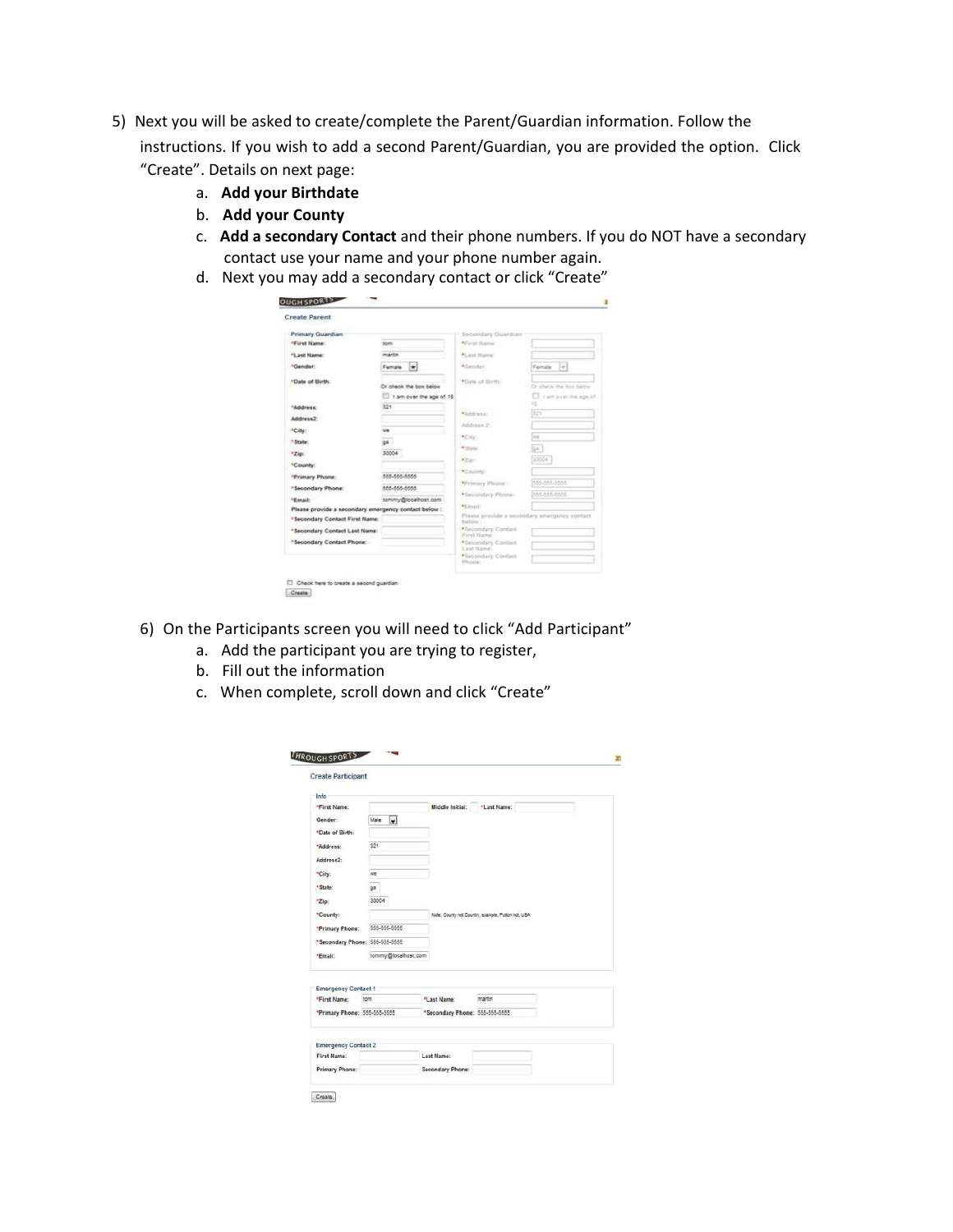7) Next you will be asked to add create a participant. Follow the instructions and click create. This will take you to your family account screen. At this time you may add another participant by clicking "Add Participant" or you may "Sign-up" your participant by clicking "Sign-up" to the right of the participants name and follow the instructions.

|                              | <b>Bob Marinich</b> |                 |               |              |                |
|------------------------------|---------------------|-----------------|---------------|--------------|----------------|
| General                      | Participants        | Parents         | Registrations | Payments     |                |
| Add Participant              |                     |                 |               |              |                |
|                              |                     |                 | Gender        | Phone        |                |
| <b>Name</b><br>marinich, wil |                     | DOB<br>6/4/1997 | M             | 404-630-5109 | Edit   Sign-up |

8) Registering your participant Click Sign-up to the Right of the Participant you want to register.

|             |                                                                                 | <b>Name</b>  | Gender                                                 | Email                     |
|-------------|---------------------------------------------------------------------------------|--------------|--------------------------------------------------------|---------------------------|
| Registering |                                                                                 | wil marinich | M                                                      | bob@myezreg.com           |
| Register    | Season: Fall                                                                    |              | 2017 Miracle League Baseball Fall<br>Gender: C         | Sport: Baseball           |
|             | Activity Start: 9/23/2017<br>Enrollment Start: 1/1/2017<br>Player Cost: \$55.00 |              | Activity End: 11/18/2017<br>Late Fee Begins: 9/16/2017 | Enrollment End: 9/16/2017 |

**9) Next Check the "Accept Policy" checkbox, then click "Proceed to Checkout" IMPORTANT - If you**  are signing up a second or more participants click "Register another" and repeat for as many **participants as you want. OR Proceed to Checkout**

| Participant                  | Division                                                                                                                                                                                                                                                                                                                                                                                                                                                |
|------------------------------|---------------------------------------------------------------------------------------------------------------------------------------------------------------------------------------------------------------------------------------------------------------------------------------------------------------------------------------------------------------------------------------------------------------------------------------------------------|
| wil marinich.                | 2017 Miracle League Baseball Fall                                                                                                                                                                                                                                                                                                                                                                                                                       |
| <b>League Policy</b>         |                                                                                                                                                                                                                                                                                                                                                                                                                                                         |
| (scroll to bottom to accept) |                                                                                                                                                                                                                                                                                                                                                                                                                                                         |
| <b>Accept Policy</b>         | injuries and that there are numerous risks for injuries or even death to players and even potentially to spectators,<br>absolve, indemnify, and agree to hold harmless the myLeagueregistration, LLC, and their organizers, sponsors,<br>board members and voluntears from any claim arising out of any injury to child or me whether the result of neglig<br>"Registration will not be complete until you have paid and received payment confirmation. |
| <b>Registration Summary</b>  |                                                                                                                                                                                                                                                                                                                                                                                                                                                         |
| Playe                        | wil marinich<br>2017 Miracle League Baseball Fall                                                                                                                                                                                                                                                                                                                                                                                                       |
|                              | 55.00                                                                                                                                                                                                                                                                                                                                                                                                                                                   |
|                              |                                                                                                                                                                                                                                                                                                                                                                                                                                                         |